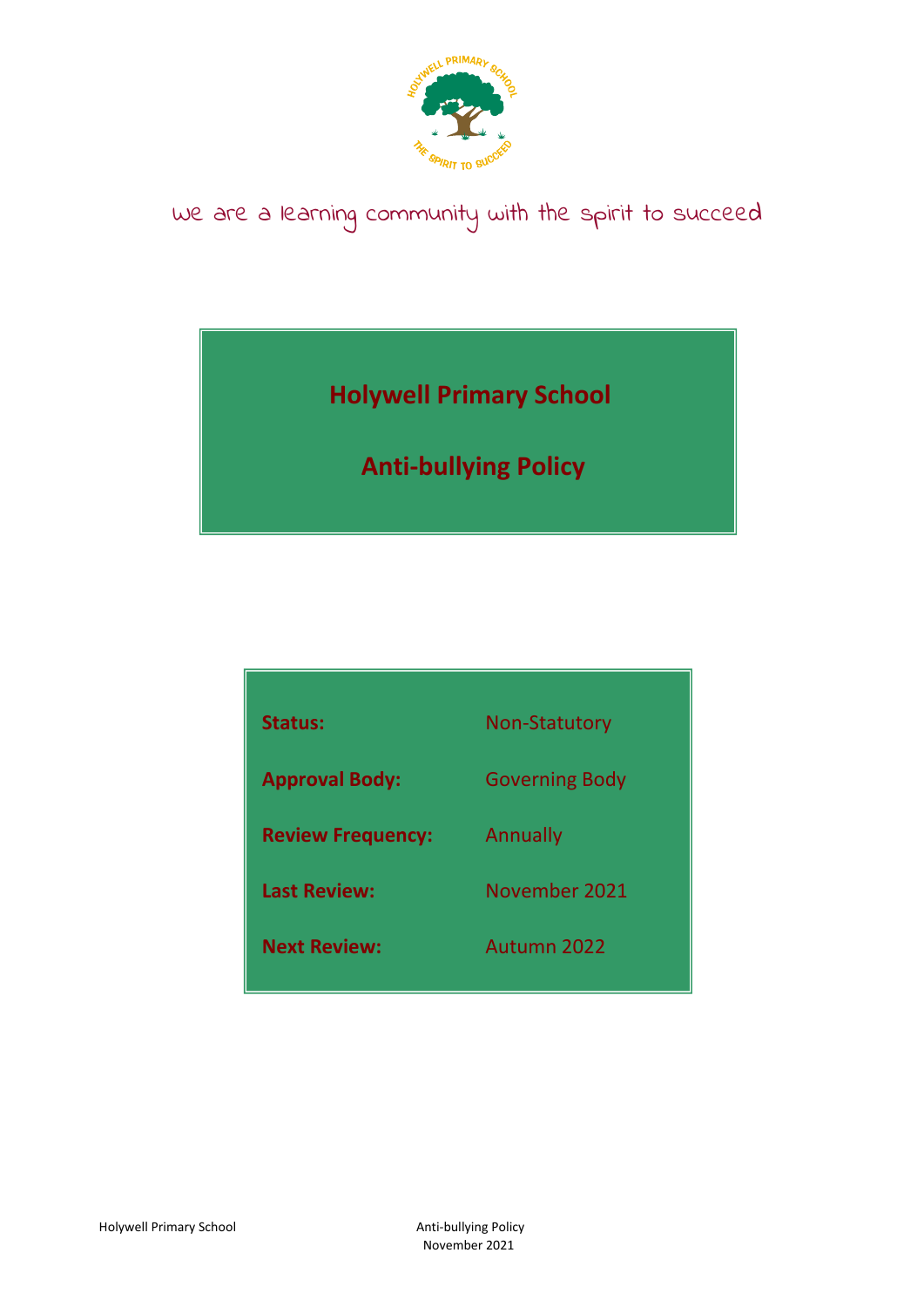

### **Anti-Bullying Policy**

#### **1. Introduction**

- 1.1 Holywell Primary School is committed to working with staff, pupils, parents and carers to create and maintain a school community where bullying is not tolerated. The schools anti bullying policy has been developed with due regard for our duties and obligations under existing legislation and public sector duties for the safeguarding and wellbeing of all our pupils, and we will take all steps to ensure their safety.
- 1.2 The Department for Education (DfE) recognises and affirms the right of every child and young person to live and learn in a safe and secure environment. The DfE is committed to the development of policies and strategies for preventing and responding to bullying which support this vision. Promoting inclusion and reducing inequalities are essential to help pupils to feel and be safe. Being protected from harm and neglect and growing up able to look after themselves is one of the five national outcomes for children in the Children Act 2004. This overall statement is fully supported by Holywell School.
- 1.3 There are many definitions of bullying but the DfE uses the following:

"*Bullying is deliberately hurtful behaviour by an individual or group, intended to cause distress (Please refer to 1.3.1) , repeated over time (Please refer to 1.3.2) , where it is difficult for those being bullied to defend themselves, with an imbalance of power (Please refer to 1.3.3) between the bully and target whether it be physically or emotionally. Bullying can take many forms, but the main types of bullying are:* 

- *physical – hitting, kicking,*
- *taking or damaging belongings*
- *verbal – name calling, insulting, making offensive remarks -* It might be motivated by actual differences between children, or perceived differences. Stopping violence and ensuring immediate physical safety is obviously a school's first priority but emotional bullying can be more damaging than physical; teachers and schools have to make their own judgements about each specific case.' "Preventing and Tackling Bullying" DfE 2011
- *misuse of new technologies – Cyber bullying: sending texts on mobile phones, sending hurtful messages by email* or various forms of social media
- *indirect – spreading nasty stories about someone, exclusions from social groups, being made the subject of malicious rumours".*
- *motivation by prejudice against particular groups on grounds of race, religion, gender, sexual orientation or because a child has been adopted or has caring responsibilities.*

#### *Serious incidents of bullying includes:*

- serious physical violence, e.g. needing medical attention, use of weapons
- orchestrated bullying and harassment
- repeated victim (a number of significant repeat experiences as a victim)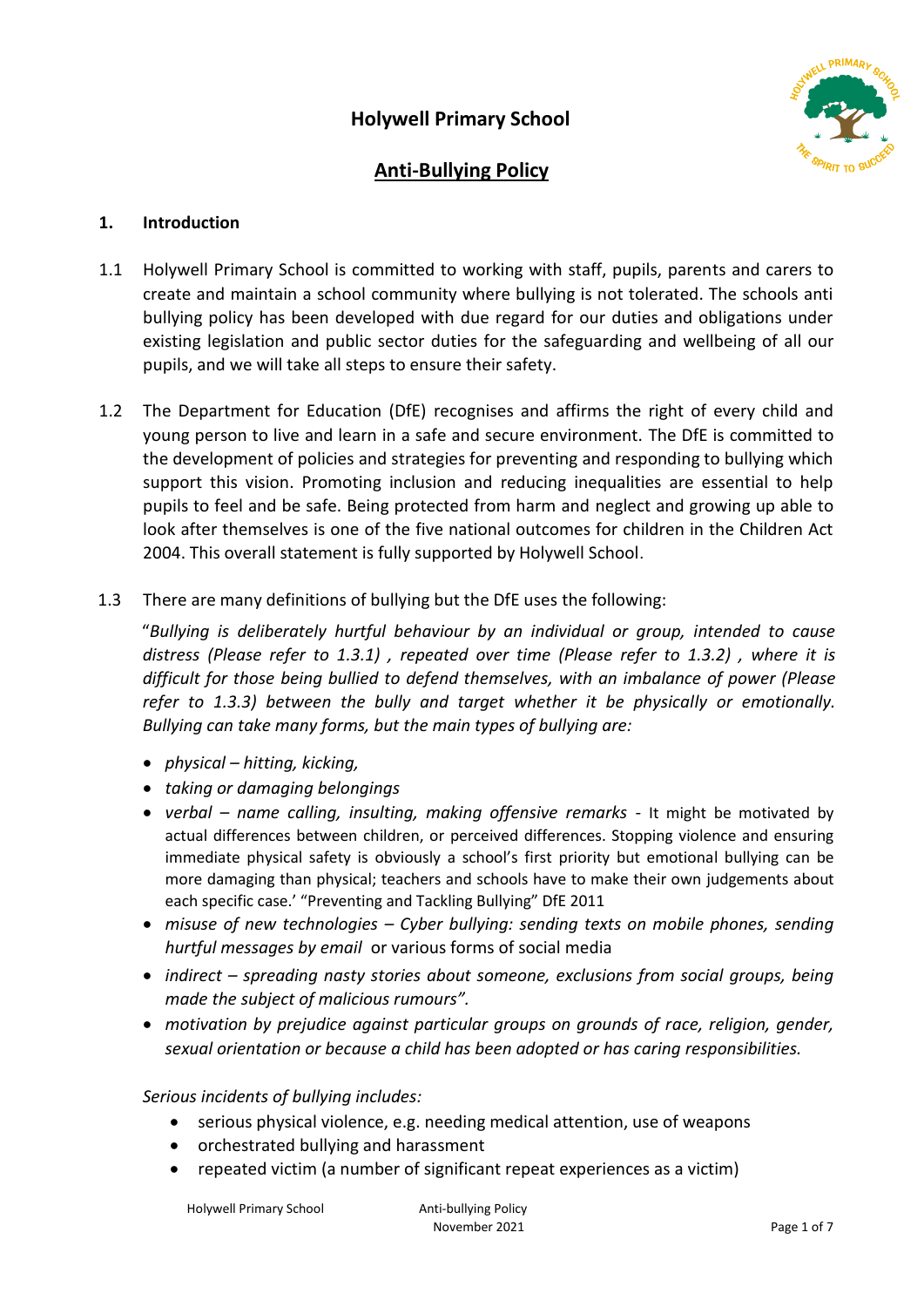- extremist group activity in school, e.g. distribution of literature and incitement to hate
- extended absence related to bullying/racist incidents
- media reports of bullying/racist incidents in the school
- risk of/attempted suicide/self-harm or other behaviour likely to suggest severe vulnerability
- heightened parental concerns that bullying/racist incident(s) remain unresolved despite school action
- formal complaints related to bullying or racist incidents.
- 1.3.1 The first element, 'the behaviour is intended to cause distress', should not be taken to excuse behaviour which individuals or groups claim was intended in fun. It is reasonable for schools to expect that young people will develop age appropriate skills of empathy and will not be drawn into behaviour that for the perpetrators amounts to teasing but for the target becomes seriously distressing. Behaviour that impacts to damage the emotional wellbeing of others should be taken to be a matter of serious concern and individuals should be made to understand their culpability, regardless of their intention. The effect of the behaviour on the recipient – not just the intention of the perpetrator – is significant in deciding whether to treat an incident as bullying.
- 1.3.2 The second element, 'the behaviour is repeated', should be understood in terms of the number and degree of impacts on the target. A single posting of hurtful material on the internet has the potential to be seen by hundreds if not thousands of people and is therefore a very serious matter. A single act of physical assault, mental abuse or threat of the same can lead a child to be in a state of ongoing fear. Any incidents of deliberately hurtful behaviour that lead to fear of recurrence should be designated as bullying incidents.
- 1.3.3 The final element, 'an imbalance of power', can be subtle and complex. It should not be assumed that a larger child cannot be a victim, nor a smaller child a perpetrator. It is also often important to recognise the role of popularity as a factor that pertains to the balance of power. Equalities and issues of prejudice also need to be considered carefully within this dimension. A great deal of bullying is linked to difference, perceived difference or discriminatory attitudes towards certain groups regardless of whether the target is actually a member of these groups. For example, many children and young people who are not lesbian, gay, bisexual or transgender (LGBT) may be targeted for homophobic bullying while others may be the targets of racist bullying based on inaccurate presumptions about their culture. These dimensions should always be recorded and monitored.

#### **This definition is supported by Holywell School.**

1.4 Holywell School has agreed a set of principles, see below, that underpins behaviour management in school and has a 'school charter' that clearly focuses on responsibility and respect together with other important themes.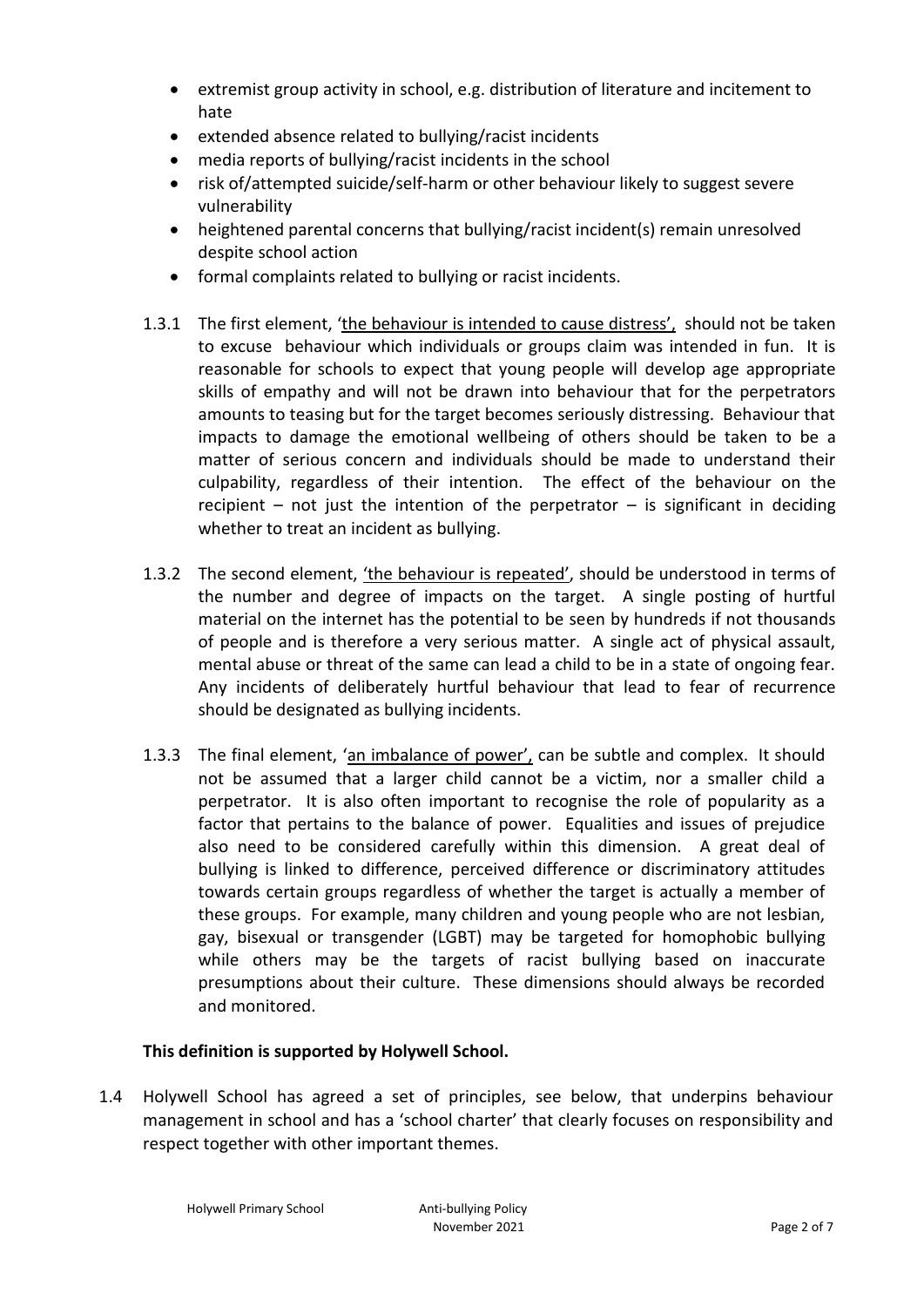#### **Agreed principles and charter**



- The 6 Rs of the school charter sit at the heart of our behaviour systems; responsibility, resilience, resourcefulness, reasoning, reflection and respect
- Each member of the school community should take responsibility for his or her own conduct
- Each member of the school community is entitled to have his/her voice heard
- Each member of the school community is entitled to feel safe and secure

 There should be explicit rewards for good behaviour and specific sanctions for misconduct

#### **2. Aims and objectives**

- 2.1 The Governors, Headteacher, and staff at Holywell Primary School acknowledge that bullying is wrong and damages individual children. We therefore do all we can to prevent it, by developing a school ethos in which bullying is regarded as unacceptable.
- 2.2 We aim, as a school, to produce a safe and secure environment where all can learn without anxiety, and measures are in place to reduce the likelihood of bullying.
- 2.3 This policy aims to produce a consistent school response to any bullying incidents that may occur.
- 2.4 We aim to make all those connected with the school aware of our opposition to bullying, and we make clear each person's responsibilities with regard to the eradication of bullying in our school. We endeavour to ensure that all pupils at the school are also aware of the existence of the Anti-bullying policy and procedure in ''child friendly'' terms.

The role of Governors

- 3.1 The Governing Body aims to promote the wellbeing and ensure the safeguarding of all pupils in school. The Governing Body will not condone any bullying at all in our school, and any incidents of bullying that do occur will be taken very seriously, and dealt with appropriately.
- 3.2 The Governing Body provides leadership to ensure the development, implementation and regular policy review simultaneously monitoring incidents of bullying that do occur, and reviews the effectiveness of this policy regularly. The governors require the Headteacher to keep accurate records of all incidents of bullying and to report regularly to the Governing Body about the effectiveness of school anti-bullying strategies. Governors should also ensure that the nominated safeguarding governor has particular brief to oversee the antibullying work of the school.
- 3.3 A parent who is dissatisfied with the way the school has dealt with a bullying incident and wishes to complain should follow the procedure set out in the school's Complaints Policy.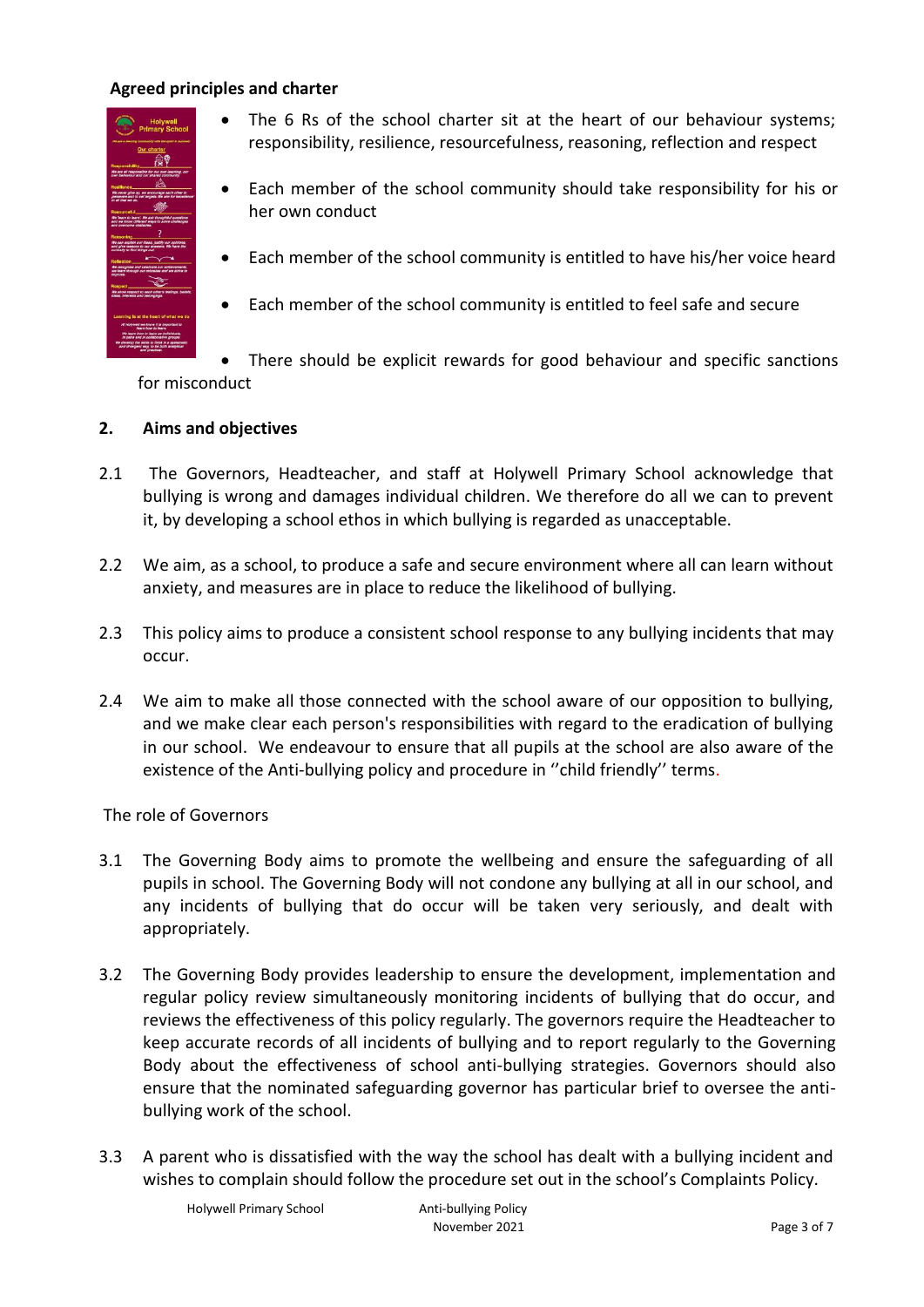#### **3. The role of the Headteacher**

- 4.1 It is the responsibility of the Headteacher to implement the school anti-bullying policy and to ensure that all staff (both teaching and non-teaching) are aware of the school policy, and know how to identify and deal with incidents of bullying. The Headteacher reports regularly to the Governing Body regarding bullying incidents and the effectiveness of school anti-bullying strategies.
- 4.2 Safeguarding is reported to governors as a standing agenda item at Governing Body meetings. The Headteacher ensures that all children know that bullying is wrong, and that it is unacceptable behaviour in this school. The Head teacher draws the attention of children to this fact at suitable moments. For example, if an incident occurs, the Headteacher may decide to use an assembly as the forum in which to discuss with other children why this behaviour was wrong, and why a pupil is being punished.
- 4.3 The Headteacher ensures that all staff, including lunchtime staff, receive sufficient training to be equipped to identify and deal with all incidents of bullying, providing structure and systems in place that respond effectively to safeguarding pupils.
- 4.4 The Headteacher sets the school climate of mutual support and praise for success, so making bullying less likely. When children feel they are important and belong to a friendly and welcoming school, bullying is far less likely to be part of their behaviour.
- 4.5 The Headteacher ensures the termly completion of data reports for the local authority and ensures that the school makes use of monitoring data and understands its implications for the development of policies, procedures and practice.
- 4.6 The Headteacher also ensures through the pastoral care worker that there are systems and procedures to monitor the continued progress and self-esteem of the targets and perpetrators of bullying.

#### **5. The role of the teacher and support staff**

- 5.1 All the staff in our school take all forms of bullying seriously, and seek to prevent it from taking place. All the staff in the school promote a positive view of difference and challenge prejudice and stereotypical views both through classroom practice and by modelling the behaviour and values they are trying to instil.
- 5.2 Teachers record on SIMs all incidents that happen in their class, and that they are aware of in the school. If teachers witness an act of bullying, they will either investigate it themselves or refer it to the Head teacher. Teachers and support staff do all they can to support the child who is being bullied. If a child is being bullied then, after consultation with the Headteacher, the teacher informs the child's parents immediately.
- 5.3 All reported incidents are logged on SIMs and monitored weekly by the Senior Leadership Team.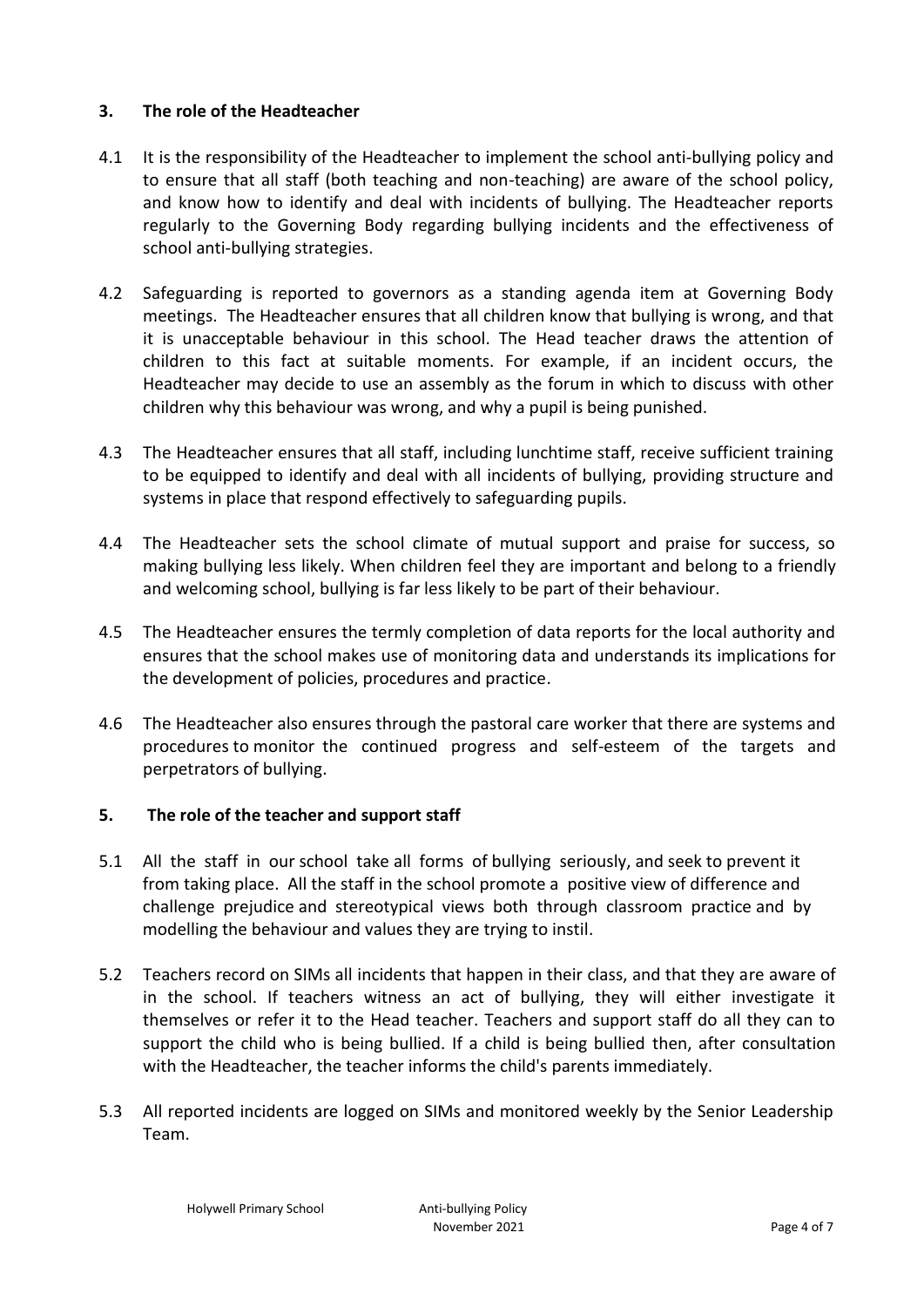#### **6. The role of pupils**

- 6.1 Pupils are encouraged to tell anybody they trust if they are being bullied, and if the bullying continues, they must keep on letting people know, whether directed at themselves or somebody else. All pupils are required to report bullying.
- 6.2 Pupils are invited to tell us their views about a range of school issues, including bullying, in the annual pupil questionnaire.
- 6.3 The school council meet monthly with the SMSC Co-ordinator to discuss issues such as bullying, how to feel safe, improving the school environment, and then feed back to the members of their class.
- 6.4 The school train pupils to be playleaders so younger pupils are involved in games that ensure positive interaction between pupils. It also develops a sense of responsibility with pupils.

#### **7. The role of parents**

- 7.1 Parents who are concerned that their child might be being bullied or who suspect that their child may be the perpetrator of bullying, should contact their child's class teacher immediately. If they are not satisfied with the response, they should contact the Head teacher. If they remain dissatisfied, they should follow the school's complaints procedure.
- 7.2 Parents have a responsibility to support the school's anti-bullying policy, actively encouraging their child to be a positive member of the school, providing model appropriate behaviour at all times.
- 7.3 Parents are invited to tell us their views about a range of school issues, including bullying, in termly parent questionnaires.

#### **8. Support Systems for Pupils**

- 8.1 When any bullying has taken place between members of a class, the teacher will deal with the issue immediately. This may involve counselling and support for the victim, and consequences for the offender.
- 8.2 Time is spent talking to the child who has done the bullying, explaining to them why their action was wrong and how they should change their behaviour in future. If a child is repeatedly involved in bullying, staff will inform their Phase Leader who will then inform the Deputy Head or Headteacher. We then invite the child's parents into the school to discuss the situation. The school will make every possible endeavour to support the offender through mentoring and also by setting up home school links systems and working with parental support. In extreme situations, the INCO or Head teacher may contact external services, for example, the Behaviour Support Team, Educational Psychologist.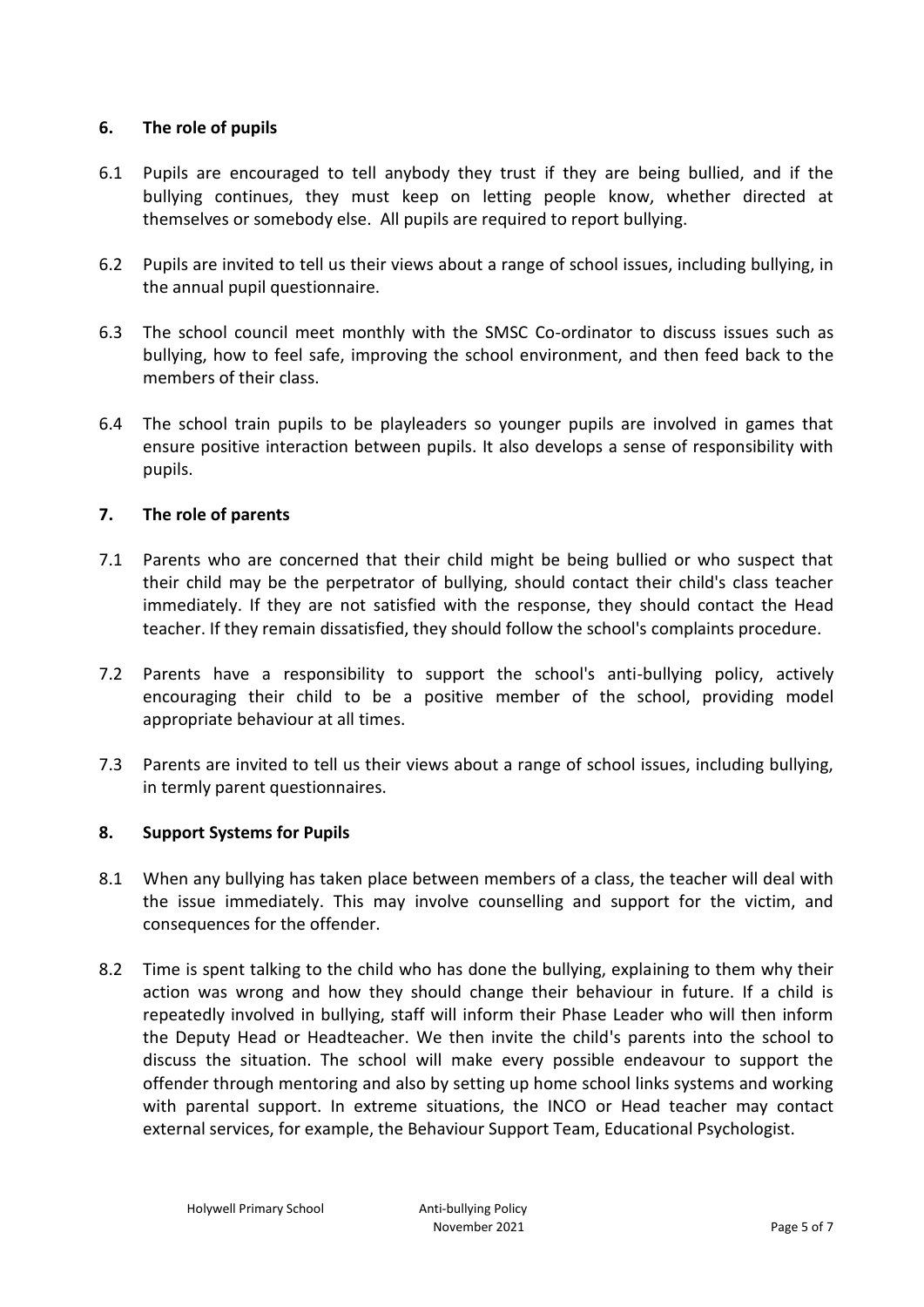- 8.3 Teachers use a range of methods to help prevent bullying and to establish a climate of trust and respect for all. They use drama, role-play, stories etc., within the formal curriculum, to help pupils understand the feelings of bullied children, and to practise the restraint required to avoid lapsing into bullying behaviour. Circle time is used to praise, reward and celebrate the success of all children, and thus to help create a positive atmosphere.
- 8.4 Children who feel vulnerable on the playground can temporarily choose to remove themselves from the situation by attending a lunch time mentoring club which is run daily, until such time that the difficulty that they are experiencing can be sorted out by staff.
- 8.5 Children can also remove themselves from a tricky situation at lunchtime on the playground by seeing a midday supervisor who will then follow the support structure in place. Where necessary, they will refer the matter on to the Phase Leader, Assistant Headteacher, Deputy Head or Headteacher for support.
- 8.6 As a support mechanism the school may support pupils through accessing the HABI website which contains advice about bullying written by pupils for pupils.

#### **9. Reporting and recording Incidences of Bullying**

- 9.1 All incidents of bullying should be recorded and reported to the relevant teachers / parents or relevant member of staff, with senior management notified of all reports. This is completed on SIMS. Where minor incidents have been noted and recorded, dealt with appropriately, the pupils should be observed to ensure that the behaviour is not repeated. Serious or repeated incidents should be formally followed up with the children or young people involved.
- 9.2 Where there are serious bullying and racist incidents the school can contact the relevant Local Authority adviser,who will offer additional support as appropriate to each situation

#### 9.3. Monitoring should follow these guidelines:

- a) **An incident is reported or witnessed**: Relevant staff member to action with recording the information on SIMS.
- b) **Investigation**: Alleged incident is investigated by appropriate member of staff, establishing the nature, roles and seriousness.
- c) **Staff should look for evidence of behaviour:** whether it has occurred prior, been repeated, is deliberate and has created a sense of powerlessness on behalf of the target.
- d) **Consider:** whether any aggravating factors such as equalities dimensions have been taken into account.
- e) **Has the hurtful behaviour occurred, but the definition of bullying not been satisfied**: School is to provide support for all pupils involved, completing an investigation. Decide on appropriate sanctions if needed, and or provide extra learning skills where needed.
- f) **Evidence of bullying incident has occurred**: Senior staff to record the incident on SIMs. Inform all parents / carers involved, ensuring thorough communication of the process the school will be undertaking. Decide on applicable sanctions in any in accordance with the schools behaviour / discipline policy, and simultaneously provide extra learning and skills opportunity where needed. Engage and inform external agencies if necessary.